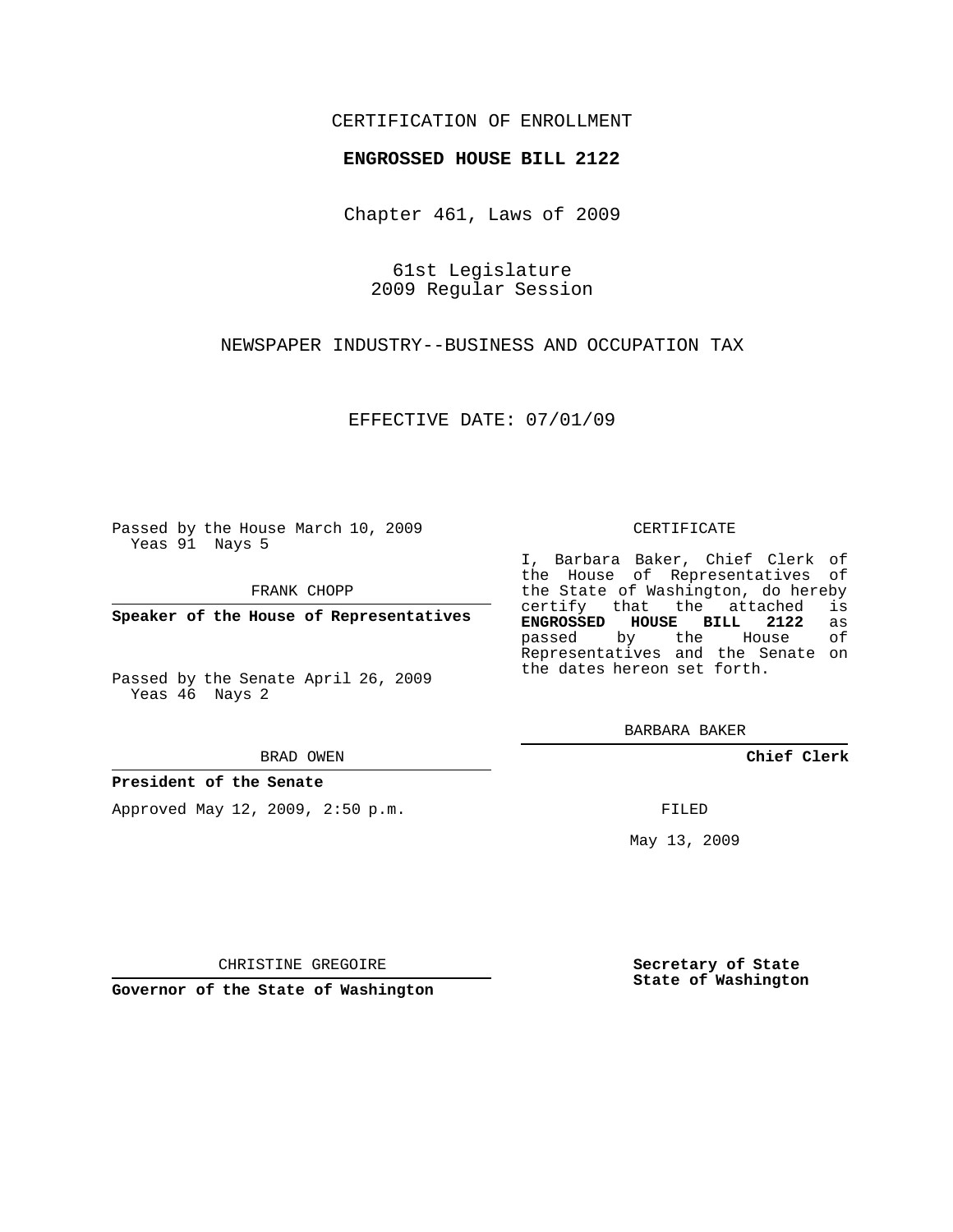## **ENGROSSED HOUSE BILL 2122** \_\_\_\_\_\_\_\_\_\_\_\_\_\_\_\_\_\_\_\_\_\_\_\_\_\_\_\_\_\_\_\_\_\_\_\_\_\_\_\_\_\_\_\_\_

\_\_\_\_\_\_\_\_\_\_\_\_\_\_\_\_\_\_\_\_\_\_\_\_\_\_\_\_\_\_\_\_\_\_\_\_\_\_\_\_\_\_\_\_\_

Passed Legislature - 2009 Regular Session

## **State of Washington 61st Legislature 2009 Regular Session**

**By** Representatives Kessler, Blake, Ericks, Takko, Wallace, Morris, Liias, Hunt, Kelley, Quall, Sullivan, and Van De Wege

Read first time 02/10/09. Referred to Committee on Finance.

 AN ACT Relating to reducing the business and occupation tax burden on the newspaper industry; amending RCW 82.04.280, 82.04.280, 35.102.150, and 82.08.806; amending 2006 c 300 s 12 (uncodified); reenacting and amending RCW 82.04.260, 82.32.590, and 82.32.600; adding a new section to chapter 82.32 RCW; providing an effective date; providing a contingent effective date; providing a contingent expiration date; and declaring an emergency.

BE IT ENACTED BY THE LEGISLATURE OF THE STATE OF WASHINGTON:

 **Sec. 1.** RCW 82.04.260 and 2008 c 296 s 1, 2008 c 217 s 100, and 2008 c 81 s 4 are each reenacted and amended to read as follows:

 (1) Upon every person engaging within this state in the business of manufacturing:

 (a) Wheat into flour, barley into pearl barley, soybeans into soybean oil, canola into canola oil, canola meal, or canola byproducts, 15 or sunflower seeds into sunflower oil; as to such persons the amount of tax with respect to such business shall be equal to the value of the flour, pearl barley, oil, canola meal, or canola byproduct manufactured, multiplied by the rate of 0.138 percent;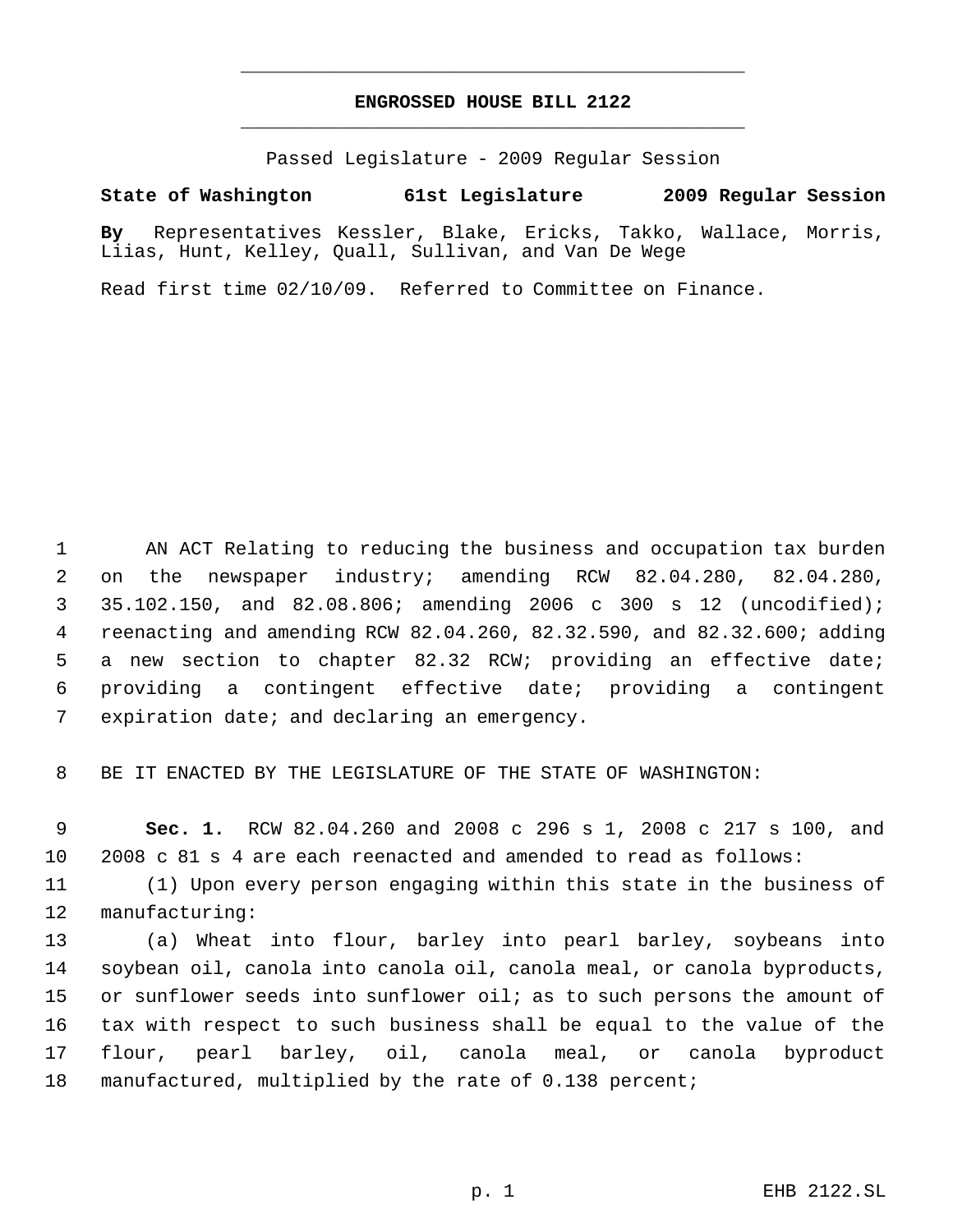(b) Beginning July 1, 2012, seafood products that remain in a raw, raw frozen, or raw salted state at the completion of the manufacturing by that person; or selling manufactured seafood products that remain in a raw, raw frozen, or raw salted state at the completion of the manufacturing, to purchasers who transport in the ordinary course of business the goods out of this state; as to such persons the amount of tax with respect to such business shall be equal to the value of the products manufactured or the gross proceeds derived from such sales, multiplied by the rate of 0.138 percent. Sellers must keep and preserve records for the period required by RCW 82.32.070 establishing that the goods were transported by the purchaser in the ordinary course of business out of this state;

 (c) Beginning July 1, 2012, dairy products that as of September 20, 2001, are identified in 21 C.F.R., chapter 1, parts 131, 133, and 135, including byproducts from the manufacturing of the dairy products such as whey and casein; or selling the same to purchasers who transport in 17 the ordinary course of business the goods out of state; as to such persons the tax imposed shall be equal to the value of the products manufactured or the gross proceeds derived from such sales multiplied by the rate of 0.138 percent. Sellers must keep and preserve records for the period required by RCW 82.32.070 establishing that the goods were transported by the purchaser in the ordinary course of business out of this state;

 (d) Beginning July 1, 2012, fruits or vegetables by canning, preserving, freezing, processing, or dehydrating fresh fruits or vegetables, or selling at wholesale fruits or vegetables manufactured by the seller by canning, preserving, freezing, processing, or dehydrating fresh fruits or vegetables and sold to purchasers who transport in the ordinary course of business the goods out of this state; as to such persons the amount of tax with respect to such business shall be equal to the value of the products manufactured or the gross proceeds derived from such sales multiplied by the rate of 0.138 percent. Sellers must keep and preserve records for the period required by RCW 82.32.070 establishing that the goods were transported 35 by the purchaser in the ordinary course of business out of this state;

 (e) Until July 1, 2009, alcohol fuel, biodiesel fuel, or biodiesel feedstock, as those terms are defined in RCW 82.29A.135; as to such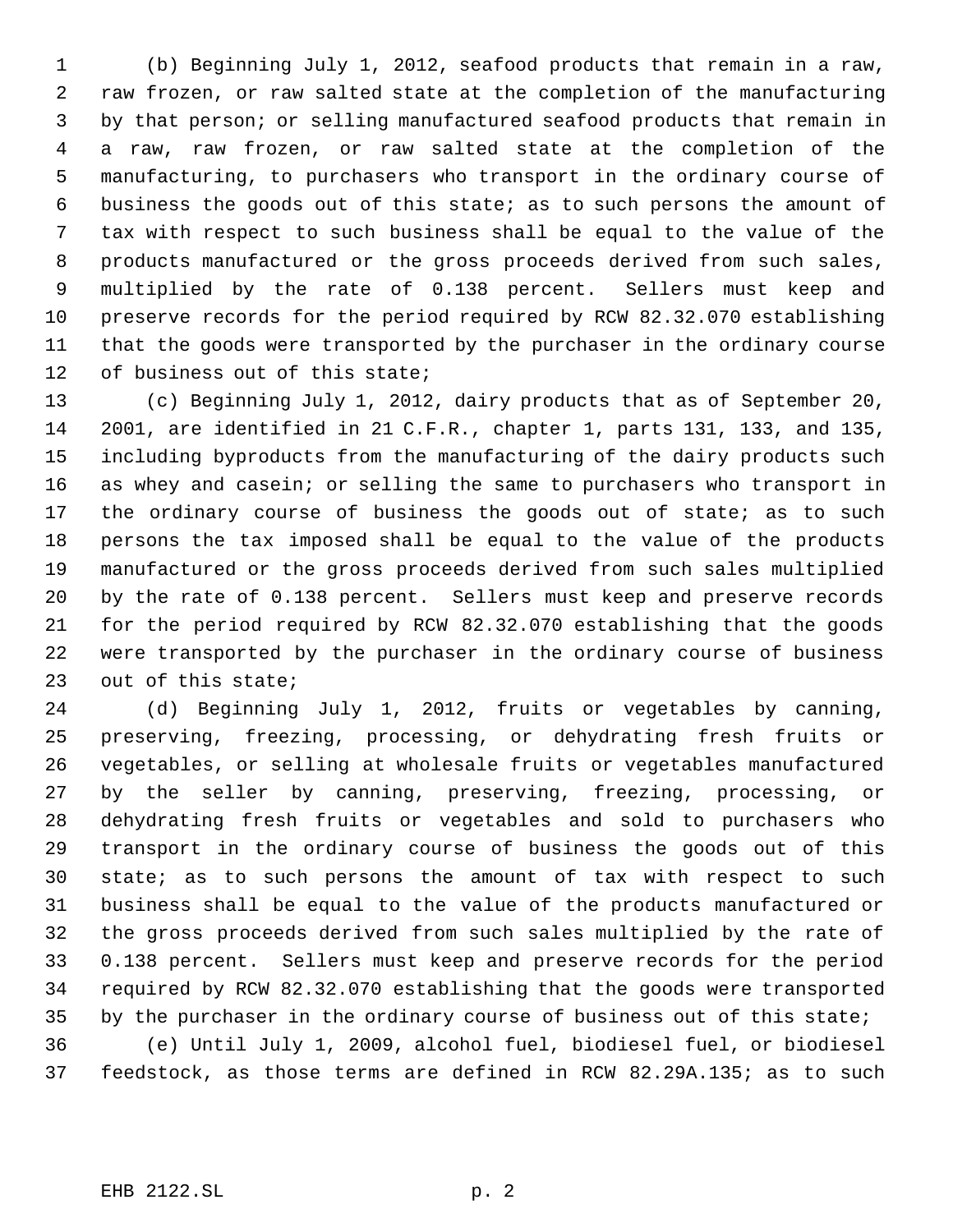persons the amount of tax with respect to the business shall be equal to the value of alcohol fuel, biodiesel fuel, or biodiesel feedstock manufactured, multiplied by the rate of 0.138 percent; and

 (f) Alcohol fuel or wood biomass fuel, as those terms are defined in RCW 82.29A.135; as to such persons the amount of tax with respect to the business shall be equal to the value of alcohol fuel or wood biomass fuel manufactured, multiplied by the rate of 0.138 percent.

 (2) Upon every person engaging within this state in the business of splitting or processing dried peas; as to such persons the amount of tax with respect to such business shall be equal to the value of the peas split or processed, multiplied by the rate of 0.138 percent.

 (3) Upon every nonprofit corporation and nonprofit association engaging within this state in research and development, as to such corporations and associations, the amount of tax with respect to such activities shall be equal to the gross income derived from such activities multiplied by the rate of 0.484 percent.

 (4) Upon every person engaging within this state in the business of slaughtering, breaking and/or processing perishable meat products 19 and/or selling the same at wholesale only and not at retail; as to such persons the tax imposed shall be equal to the gross proceeds derived from such sales multiplied by the rate of 0.138 percent.

 (5) Upon every person engaging within this state in the business of acting as a travel agent or tour operator; as to such persons the amount of the tax with respect to such activities shall be equal to the gross income derived from such activities multiplied by the rate of 0.275 percent.

 (6) Upon every person engaging within this state in business as an international steamship agent, international customs house broker, international freight forwarder, vessel and/or cargo charter broker in foreign commerce, and/or international air cargo agent; as to such persons the amount of the tax with respect to only international activities shall be equal to the gross income derived from such activities multiplied by the rate of 0.275 percent.

 (7) Upon every person engaging within this state in the business of stevedoring and associated activities pertinent to the movement of goods and commodities in waterborne interstate or foreign commerce; as to such persons the amount of tax with respect to such business shall be equal to the gross proceeds derived from such activities multiplied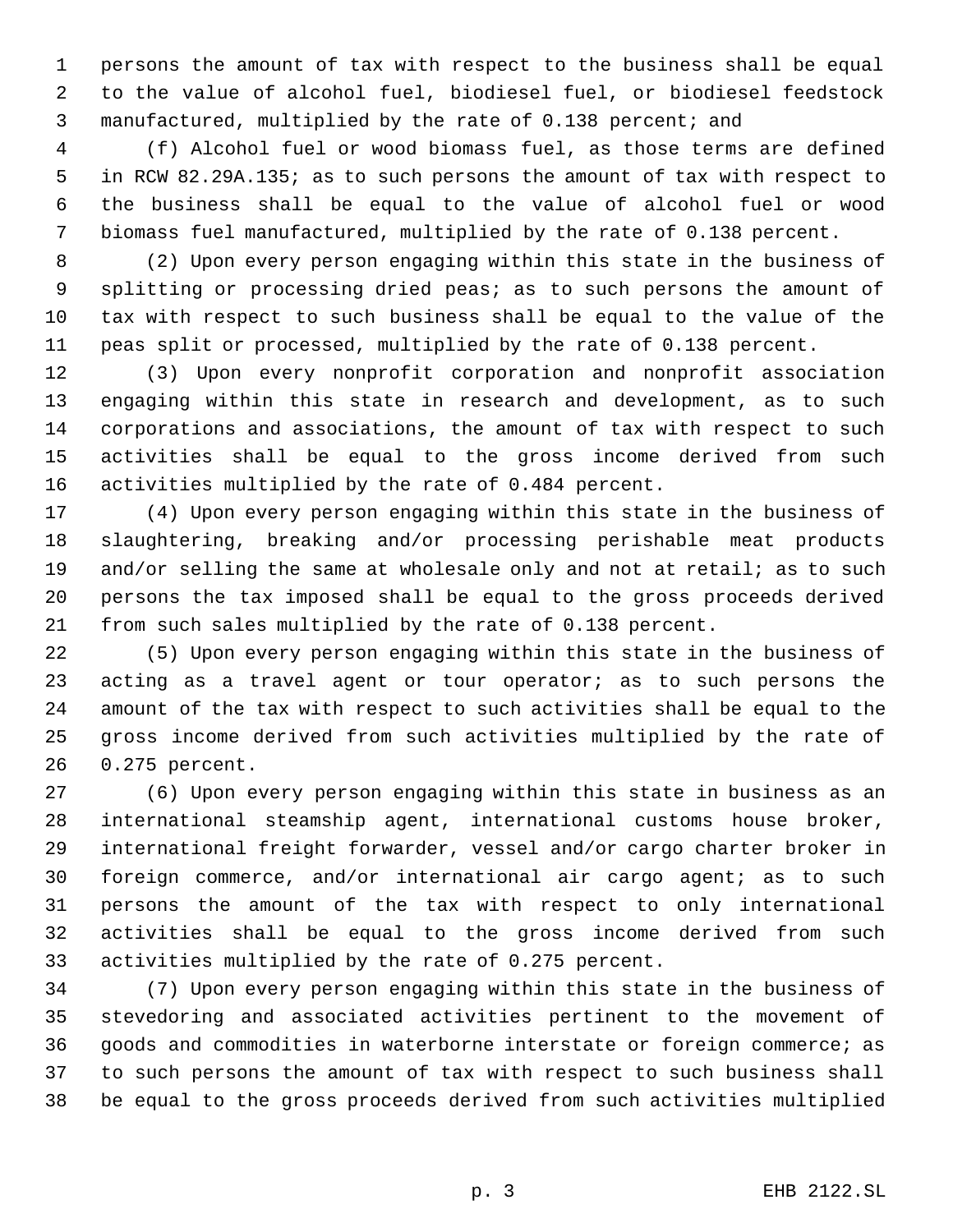by the rate of 0.275 percent. Persons subject to taxation under this subsection shall be exempt from payment of taxes imposed by chapter 82.16 RCW for that portion of their business subject to taxation under this subsection. Stevedoring and associated activities pertinent to the conduct of goods and commodities in waterborne interstate or foreign commerce are defined as all activities of a labor, service or transportation nature whereby cargo may be loaded or unloaded to or from vessels or barges, passing over, onto or under a wharf, pier, or similar structure; cargo may be moved to a warehouse or similar holding or storage yard or area to await further movement in import or export or may move to a consolidation freight station and be stuffed, unstuffed, containerized, separated or otherwise segregated or aggregated for delivery or loaded on any mode of transportation for delivery to its consignee. Specific activities included in this definition are: Wharfage, handling, loading, unloading, moving of cargo to a convenient place of delivery to the consignee or a convenient place for further movement to export mode; documentation services in connection with the receipt, delivery, checking, care, custody and control of cargo required in the transfer of cargo; imported automobile handling prior to delivery to consignee; terminal stevedoring and incidental vessel services, including but not limited to plugging and unplugging refrigerator service to containers, trailers, and other refrigerated cargo receptacles, and securing ship hatch covers.

 (8) Upon every person engaging within this state in the business of disposing of low-level waste, as defined in RCW 43.145.010; as to such persons the amount of the tax with respect to such business shall be equal to the gross income of the business, excluding any fees imposed under chapter 43.200 RCW, multiplied by the rate of 3.3 percent.

 If the gross income of the taxpayer is attributable to activities both within and without this state, the gross income attributable to this state shall be determined in accordance with the methods of apportionment required under RCW 82.04.460.

 (9) Upon every person engaging within this state as an insurance producer or title insurance agent licensed under chapter 48.17 RCW; as to such persons, the amount of the tax with respect to such licensed activities shall be equal to the gross income of such business multiplied by the rate of 0.484 percent.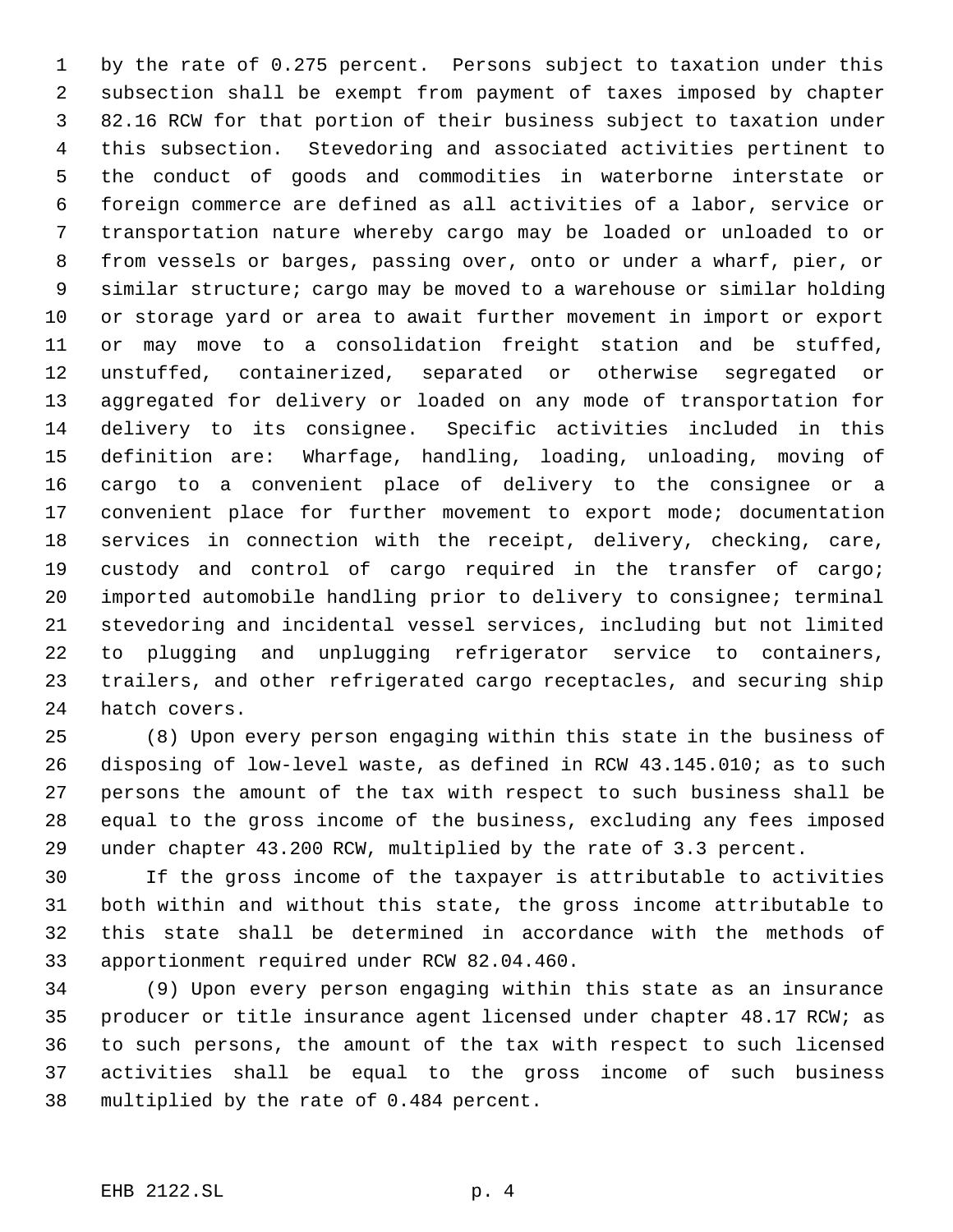(10) Upon every person engaging within this state in business as a hospital, as defined in chapter 70.41 RCW, that is operated as a nonprofit corporation or by the state or any of its political subdivisions, as to such persons, the amount of tax with respect to such activities shall be equal to the gross income of the business multiplied by the rate of 0.75 percent through June 30, 1995, and 1.5 percent thereafter. The moneys collected under this subsection shall be deposited in the health services account created under RCW 43.72.900.

 (11)(a) Beginning October 1, 2005, upon every person engaging within this state in the business of manufacturing commercial airplanes, or components of such airplanes, or making sales, at retail or wholesale, of commercial airplanes or components of such airplanes, manufactured by the seller, as to such persons the amount of tax with respect to such business shall, in the case of manufacturers, be equal to the value of the product manufactured and the gross proceeds of sales of the product manufactured, or in the case of processors for hire, be equal to the gross income of the business, multiplied by the rate of:

 (i) 0.4235 percent from October 1, 2005, through the later of June 30, 2007; and

(ii) 0.2904 percent beginning July 1, 2007.

 (b) Beginning July 1, 2008, upon every person who is not eligible to report under the provisions of (a) of this subsection (11) and is engaging within this state in the business of manufacturing tooling specifically designed for use in manufacturing commercial airplanes or components of such airplanes, or making sales, at retail or wholesale, of such tooling manufactured by the seller, as to such persons the amount of tax with respect to such business shall, in the case of manufacturers, be equal to the value of the product manufactured and the gross proceeds of sales of the product manufactured, or in the case of processors for hire, be equal to the gross income of the business, multiplied by the rate of 0.2904 percent.

 (c) For the purposes of this subsection (11), "commercial airplane" and "component" have the same meanings as provided in RCW 82.32.550.

 (d) In addition to all other requirements under this title, a person eligible for the tax rate under this subsection (11) must report as required under RCW 82.32.545.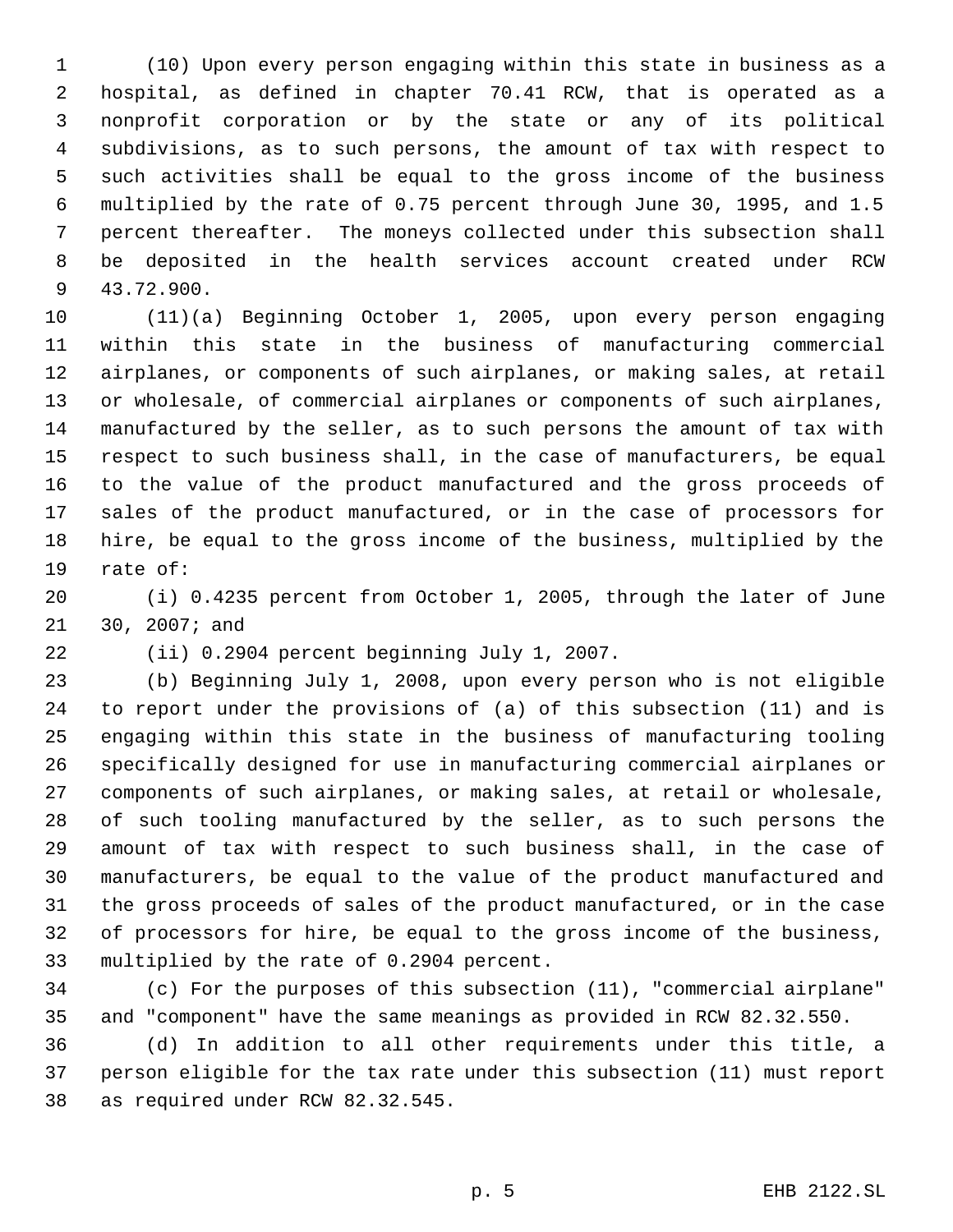(e) This subsection (11) does not apply on and after July 1, 2024. (12)(a) Until July 1, 2024, upon every person engaging within this state in the business of extracting timber or extracting for hire timber; as to such persons the amount of tax with respect to the business shall, in the case of extractors, be equal to the value of products, including byproducts, extracted, or in the case of extractors for hire, be equal to the gross income of the business, multiplied by the rate of 0.4235 percent from July 1, 2006, through June 30, 2007,

 and 0.2904 percent from July 1, 2007, through June 30, 2024. (b) Until July 1, 2024, upon every person engaging within this state in the business of manufacturing or processing for hire: (i) Timber into timber products or wood products; or (ii) timber products 13 into other timber products or wood products; as to such persons the amount of the tax with respect to the business shall, in the case of manufacturers, be equal to the value of products, including byproducts, manufactured, or in the case of processors for hire, be equal to the gross income of the business, multiplied by the rate of 0.4235 percent from July 1, 2006, through June 30, 2007, and 0.2904 percent from July 1, 2007, through June 30, 2024.

 (c) Until July 1, 2024, upon every person engaging within this state in the business of selling at wholesale: (i) Timber extracted by that person; (ii) timber products manufactured by that person from timber or other timber products; or (iii) wood products manufactured by that person from timber or timber products; as to such persons the amount of the tax with respect to the business shall be equal to the gross proceeds of sales of the timber, timber products, or wood products multiplied by the rate of 0.4235 percent from July 1, 2006, through June 30, 2007, and 0.2904 percent from July 1, 2007, through June 30, 2024.

 (d) Until July 1, 2024, upon every person engaging within this state in the business of selling standing timber; as to such persons the amount of the tax with respect to the business shall be equal to the gross income of the business multiplied by the rate of 0.2904 percent. For purposes of this subsection (12)(d), "selling standing timber" means the sale of timber apart from the land, where the buyer is required to sever the timber within thirty months from the date of the original contract, regardless of the method of payment for the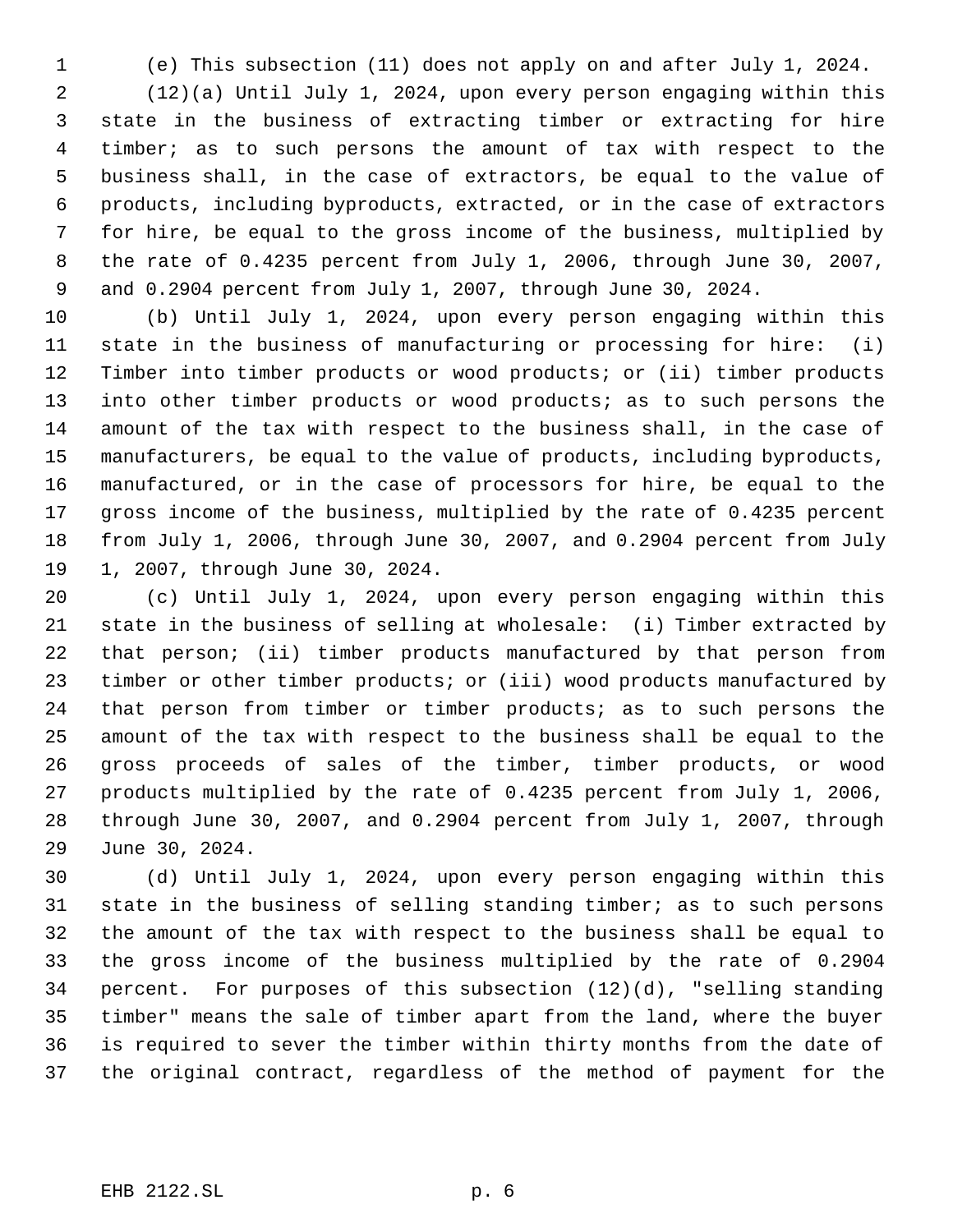timber and whether title to the timber transfers before, upon, or after severance.

 (e) For purposes of this subsection, the following definitions apply:

 (i) "Biocomposite surface products" means surface material products containing, by weight or volume, more than fifty percent recycled paper and that also use nonpetroleum-based phenolic resin as a bonding agent.

 (ii) "Paper and paper products" means products made of interwoven cellulosic fibers held together largely by hydrogen bonding. "Paper and paper products" includes newsprint; office, printing, fine, and pressure-sensitive papers; paper napkins, towels, and toilet tissue; kraft bag, construction, and other kraft industrial papers; paperboard, liquid packaging containers, containerboard, corrugated, and solid- fiber containers including linerboard and corrugated medium; and related types of cellulosic products containing primarily, by weight or volume, cellulosic materials. "Paper and paper products" does not include books, newspapers, magazines, periodicals, and other printed publications, advertising materials, calendars, and similar types of printed materials.

 (iii) "Recycled paper" means paper and paper products having fifty percent or more of their fiber content that comes from postconsumer waste. For purposes of this subsection (12)(e)(iii), "postconsumer waste" means a finished material that would normally be disposed of as solid waste, having completed its life cycle as a consumer item.

 (iv) "Timber" means forest trees, standing or down, on privately or publicly owned land. "Timber" does not include Christmas trees that are cultivated by agricultural methods or short-rotation hardwoods as defined in RCW 84.33.035.

(v) "Timber products" means:

 (A) Logs, wood chips, sawdust, wood waste, and similar products obtained wholly from the processing of timber, short-rotation hardwoods as defined in RCW 84.33.035, or both;

 (B) Pulp, including market pulp and pulp derived from recovered paper or paper products; and

 (C) Recycled paper, but only when used in the manufacture of biocomposite surface products.

(vi) "Wood products" means paper and paper products; dimensional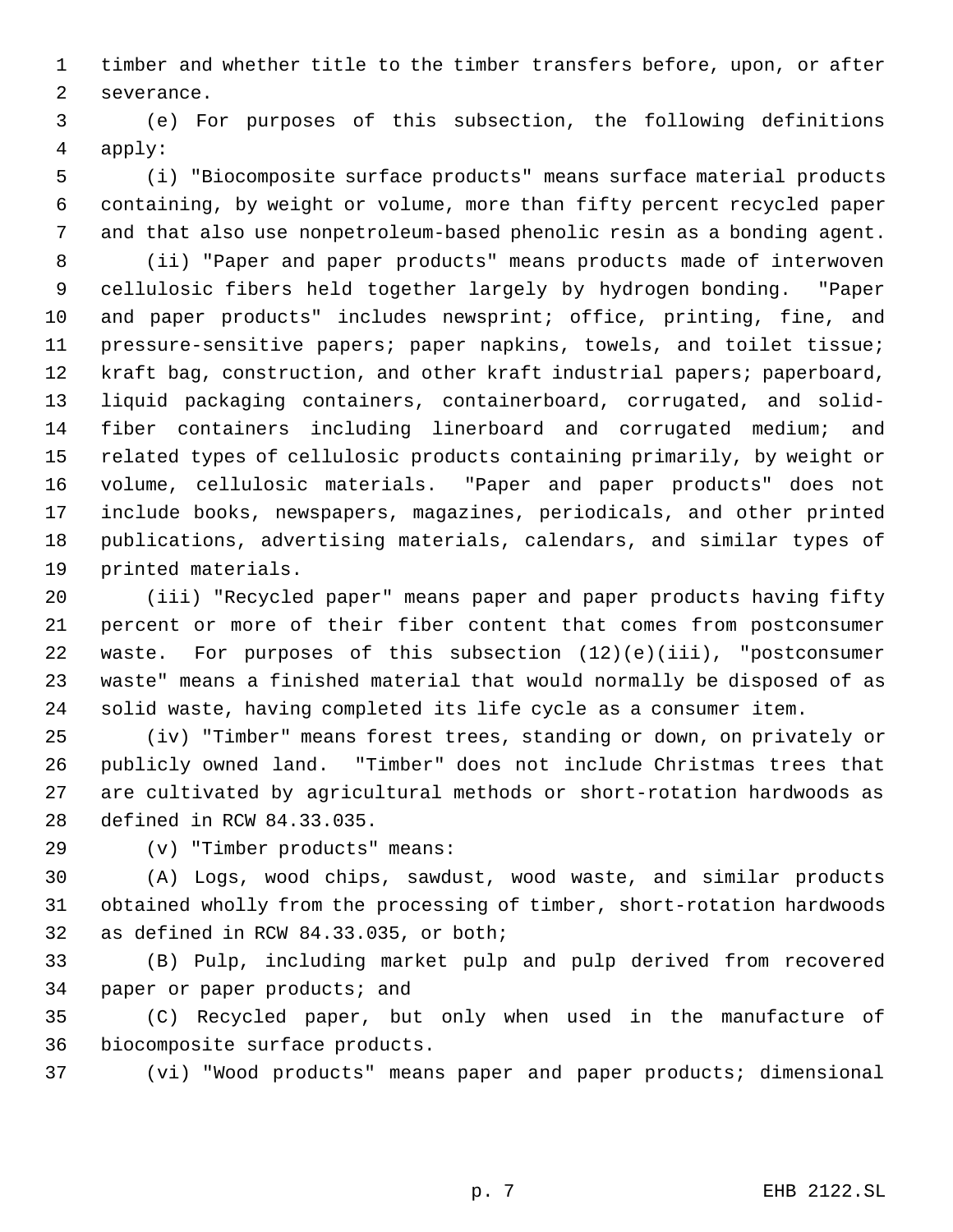lumber; engineered wood products such as particleboard, oriented strand board, medium density fiberboard, and plywood; wood doors; wood windows; and biocomposite surface products.

 (13) Upon every person engaging within this state in inspecting, testing, labeling, and storing canned salmon owned by another person, as to such persons, the amount of tax with respect to such activities shall be equal to the gross income derived from such activities multiplied by the rate of 0.484 percent.

9 (14) Upon every person engaging within this state in the business 10 of printing a newspaper, publishing a newspaper, or both, the amount of 11 tax on such business is equal to the gross income of the business 12 multiplied by the rate of 0.2904 percent.

 **Sec. 2.** RCW 82.04.280 and 2006 c 300 s 6 are each amended to read as follows:

 Upon every person engaging within this state in the business of: 16 (1) Printing materials other than newspapers, and of publishing 17 ((newspapers,)) periodicals( $(\tau)$ ) or magazines; (2) building, repairing or improving any street, place, road, highway, easement, right-of-way, mass public transportation terminal or parking facility, bridge, tunnel, or trestle which is owned by a municipal corporation or political subdivision of the state or by the United States and which is used or to be used, primarily for foot or vehicular traffic including mass transportation vehicles of any kind and including any readjustment, reconstruction or relocation of the facilities of any public, private or cooperatively owned utility or railroad in the course of such building, repairing or improving, the cost of which readjustment, reconstruction, or relocation, is the responsibility of the public authority whose street, place, road, highway, easement, right-of-way, mass public transportation terminal or parking facility, bridge, tunnel, or trestle is being built, repaired or improved; (3) extracting for hire or processing for hire, except persons taxable as extractors for hire or processors for hire under another section of this chapter; (4) operating a cold storage warehouse or storage warehouse, but not including the rental of cold storage lockers; (5) representing and performing services for fire or casualty insurance companies as an independent resident managing general agent licensed under the provisions of RCW 48.05.310; (6) radio and television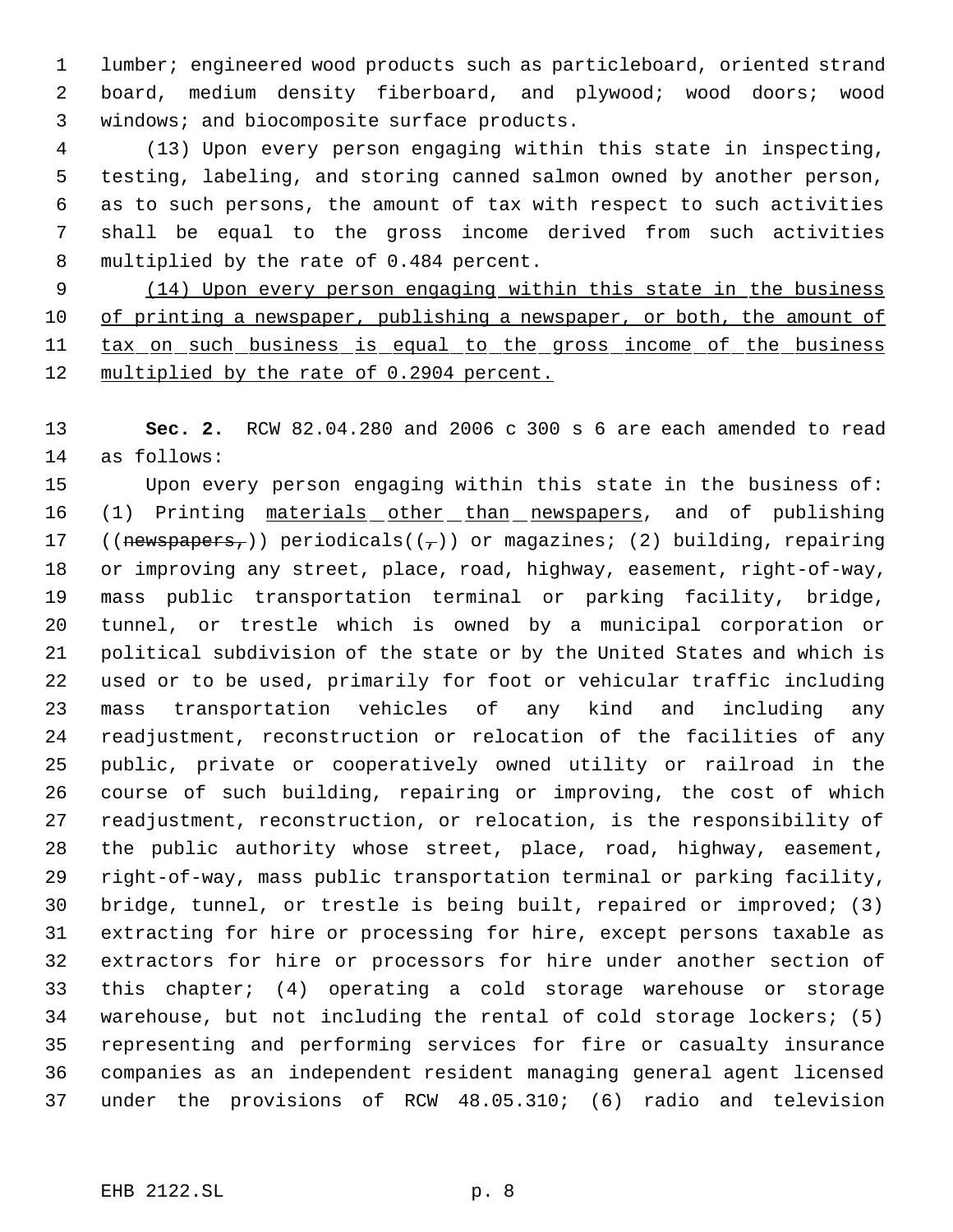broadcasting, excluding network, national and regional advertising computed as a standard deduction based on the national average thereof as annually reported by the Federal Communications Commission, or in lieu thereof by itemization by the individual broadcasting station, and excluding that portion of revenue represented by the out-of-state audience computed as a ratio to the station's total audience as measured by the 100 micro-volt signal strength and delivery by wire, if any; (7) engaging in activities which bring a person within the definition of consumer contained in RCW 82.04.190(6); as to such 10 persons, the amount of tax on such business ((shall be)) is equal to the gross income of the business multiplied by the rate of 0.484 percent.

 As used in this section, "cold storage warehouse" means a storage warehouse used to store fresh and/or frozen perishable fruits or vegetables, meat, seafood, dairy products, or fowl, or any combination thereof, at a desired temperature to maintain the quality of the product for orderly marketing.

 As used in this section, "storage warehouse" means a building or structure, or any part thereof, in which goods, wares, or merchandise are received for storage for compensation, except field warehouses, fruit warehouses, fruit packing plants, warehouses licensed under chapter 22.09 RCW, public garages storing automobiles, railroad freight sheds, docks and wharves, and "self-storage" or "mini storage" facilities whereby customers have direct access to individual storage areas by separate entrance. "Storage warehouse" does not include a building or structure, or that part of such building or structure, in which an activity taxable under RCW 82.04.272 is conducted.

 As used in this section, "periodical or magazine" means a printed publication, other than a newspaper, issued regularly at stated intervals at least once every three months, including any supplement or special edition of the publication.

 **Sec. 3.** RCW 82.04.280 and 2006 c 300 s 7 are each amended to read as follows:

 Upon every person engaging within this state in the business of: (1) Printing materials other than newspapers, and of publishing 36 ((newspapers,)) periodicals( $(\tau)$ ) or magazines; (2) building, repairing or improving any street, place, road, highway, easement, right-of-way,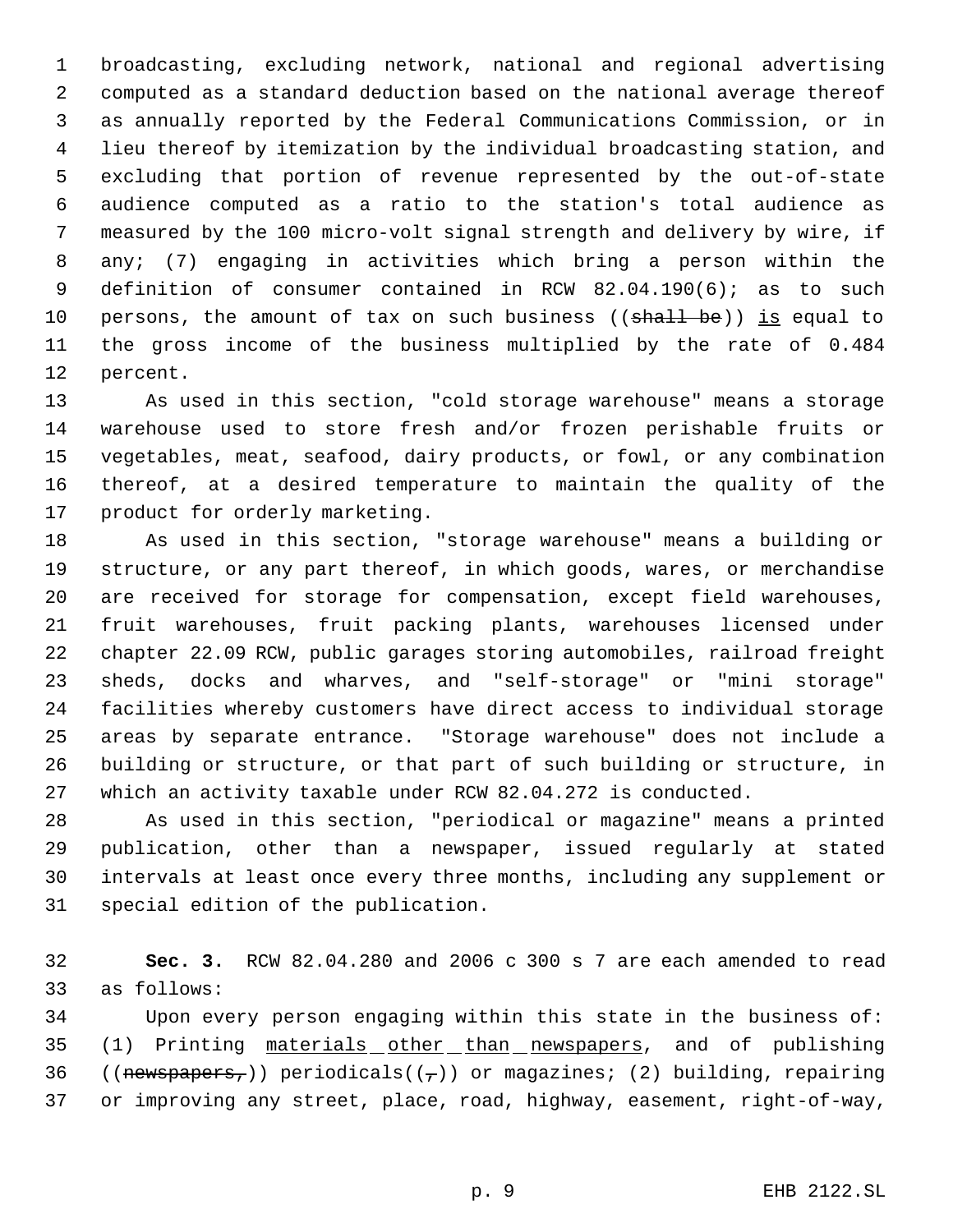mass public transportation terminal or parking facility, bridge, tunnel, or trestle which is owned by a municipal corporation or political subdivision of the state or by the United States and which is used or to be used, primarily for foot or vehicular traffic including mass transportation vehicles of any kind and including any readjustment, reconstruction or relocation of the facilities of any public, private or cooperatively owned utility or railroad in the course of such building, repairing or improving, the cost of which readjustment, reconstruction, or relocation, is the responsibility of the public authority whose street, place, road, highway, easement, right-of-way, mass public transportation terminal or parking facility, bridge, tunnel, or trestle is being built, repaired or improved; (3) extracting for hire or processing for hire, except persons taxable as extractors for hire or processors for hire under another section of this chapter; (4) operating a cold storage warehouse or storage warehouse, but not including the rental of cold storage lockers; (5) representing and performing services for fire or casualty insurance companies as an independent resident managing general agent licensed under the provisions of RCW 48.05.310; (6) radio and television broadcasting, excluding network, national and regional advertising computed as a standard deduction based on the national average thereof as annually reported by the Federal Communications Commission, or in lieu thereof by itemization by the individual broadcasting station, and excluding that portion of revenue represented by the out-of-state audience computed as a ratio to the station's total audience as measured by the 100 micro-volt signal strength and delivery by wire, if any; (7) engaging in activities which bring a person within the definition of consumer contained in RCW 82.04.190(6); as to such 29 persons, the amount of tax on such business ( $(\text{shall be})$ ) is equal to the gross income of the business multiplied by the rate of 0.484 percent.

 As used in this section, "cold storage warehouse" means a storage warehouse used to store fresh and/or frozen perishable fruits or vegetables, meat, seafood, dairy products, or fowl, or any combination thereof, at a desired temperature to maintain the quality of the product for orderly marketing.

 As used in this section, "storage warehouse" means a building or structure, or any part thereof, in which goods, wares, or merchandise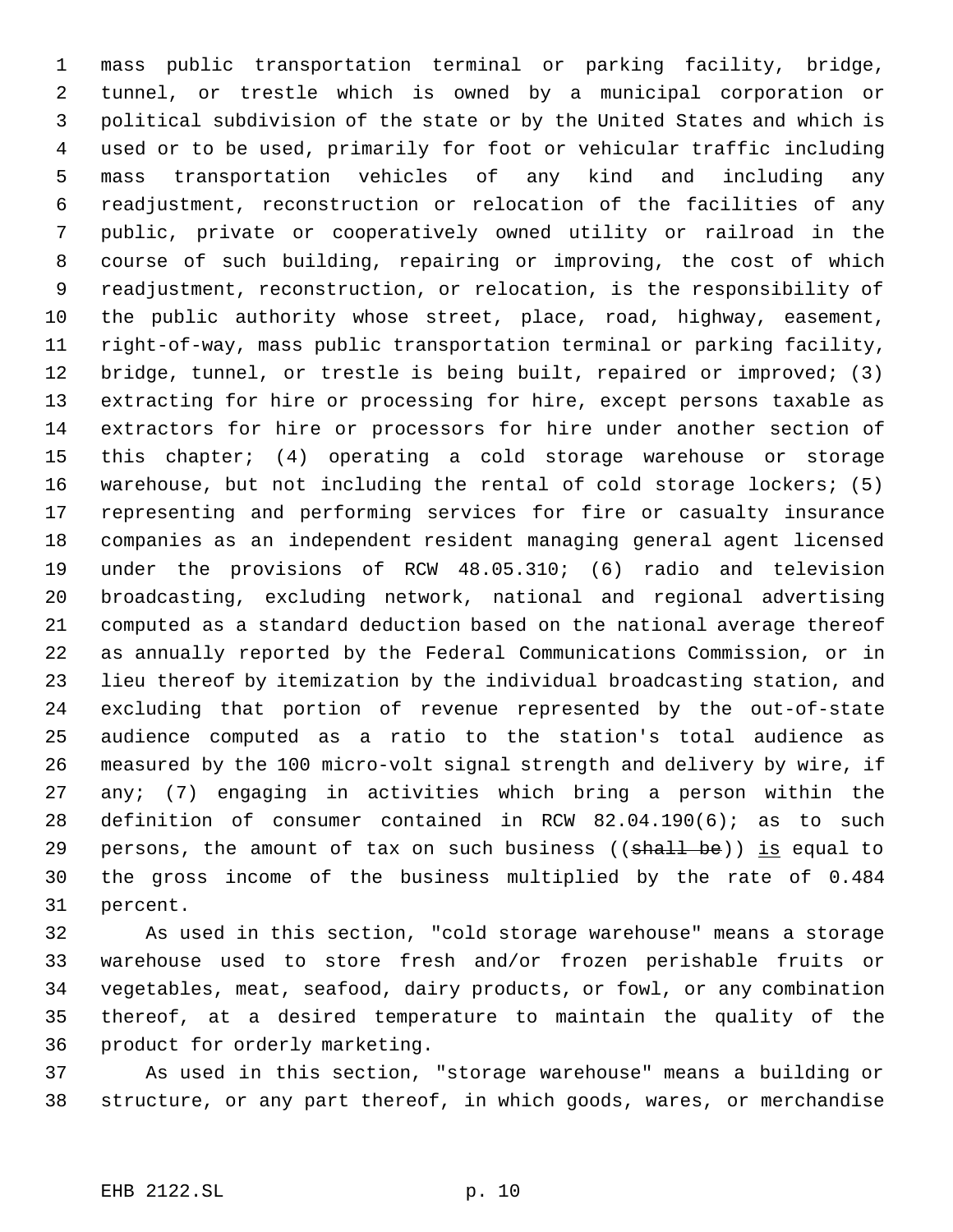are received for storage for compensation, except field warehouses, fruit warehouses, fruit packing plants, warehouses licensed under chapter 22.09 RCW, public garages storing automobiles, railroad freight sheds, docks and wharves, and "self-storage" or "mini storage" facilities whereby customers have direct access to individual storage areas by separate entrance. "Storage warehouse" does not include a building or structure, or that part of such building or structure, in which an activity taxable under RCW 82.04.272 is conducted.

 As used in this section, "periodical or magazine" means a printed publication, other than a newspaper, issued regularly at stated intervals at least once every three months, including any supplement or special edition of the publication.

 **Sec. 4.** RCW 35.102.150 and 2006 c 272 s 1 are each amended to read as follows:

 Notwithstanding RCW 35.102.130, a city that imposes a business and 16 occupation tax ((shall)) must allocate a person's gross income from the activities of printing, and of publishing newspapers, periodicals, or magazines, to the principal place in this state from which the taxpayer's business is directed or managed. As used in this section, the activities of printing, and of publishing newspapers, periodicals, 21 or magazines( $\sqrt{7}$  have the same meanings as attributed to those terms in 22 RCW 82.04.280(1) by the department of revenue)) are those activities to which the tax rates in RCW 82.04.260(14) and 82.04.280(1) apply.

 **Sec. 5.** RCW 82.08.806 and 2004 c 8 s 2 are each amended to read as follows:

26 (1) The tax levied by RCW 82.08.020 ((shall)) does not apply to sales, to a printer or publisher, of computer equipment, including repair parts and replacement parts for such equipment, when the computer equipment is used primarily in the printing or publishing of any printed material, or to sales of or charges made for labor and services rendered in respect to installing, repairing, cleaning, altering, or improving the computer equipment. This exemption applies only to computer equipment not otherwise exempt under RCW 82.08.02565.

 (2) A person taking the exemption under this section must keep records necessary for the department to verify eligibility under this section. This exemption is available only when the purchaser provides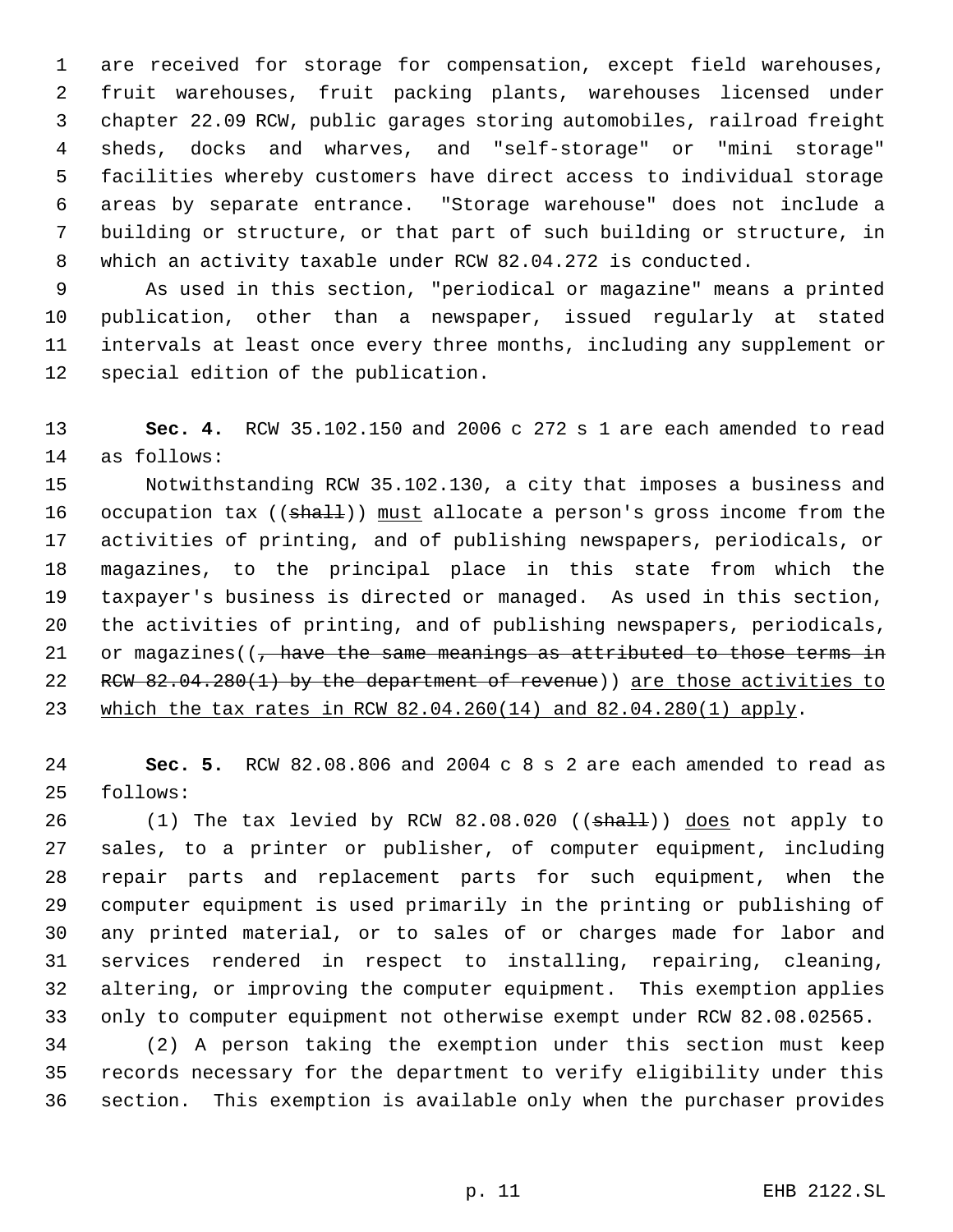the seller with an exemption certificate in a form and manner prescribed by the department. The seller shall retain a copy of the certificate for the seller's files.

 (3) The definitions in this subsection (3) apply throughout this section, unless the context clearly requires otherwise.

(a) "Computer" has the same meaning as in RCW 82.04.215.

 (b) "Computer equipment" means a computer and the associated physical components that constitute a computer system, including monitors, keyboards, printers, modems, scanners, pointing devices, and other computer peripheral equipment, cables, servers, and routers. "Computer equipment" also includes digital cameras and computer software.

(c) "Computer software" has the same meaning as in RCW 82.04.215.

 (d) "Primarily" means greater than fifty percent as measured by time.

 (e) "Printer or publisher" means a person, as defined in RCW 17 82.04.030, who is subject to tax under RCW 82.04.260(14) or 82.04.280(1).

 (4) "Computer equipment" does not include computer equipment that is used primarily for administrative purposes including but not limited to payroll processing, accounting, customer service, telemarketing, and collection. If computer equipment is used simultaneously for administrative and nonadministrative purposes, the administrative use shall be disregarded during the period of simultaneous use for purposes of determining whether the computer equipment is used primarily for administrative purposes.

 NEW SECTION. **Sec. 6.** A new section is added to chapter 82.32 RCW to read as follows:

 (1)(a) Every person claiming the preferential rate provided in RCW 82.04.260(14) must file a complete annual report with the department. The report is due by March 31st of the year following any calendar year in which a person is eligible to claim the preferential rate provided in RCW 82.04.260(14). The department may extend the due date for timely filing of annual reports under this section as provided in RCW 82.32.590.

 (b) The report must include information detailing employment, wages, and employer-provided health and retirement benefits for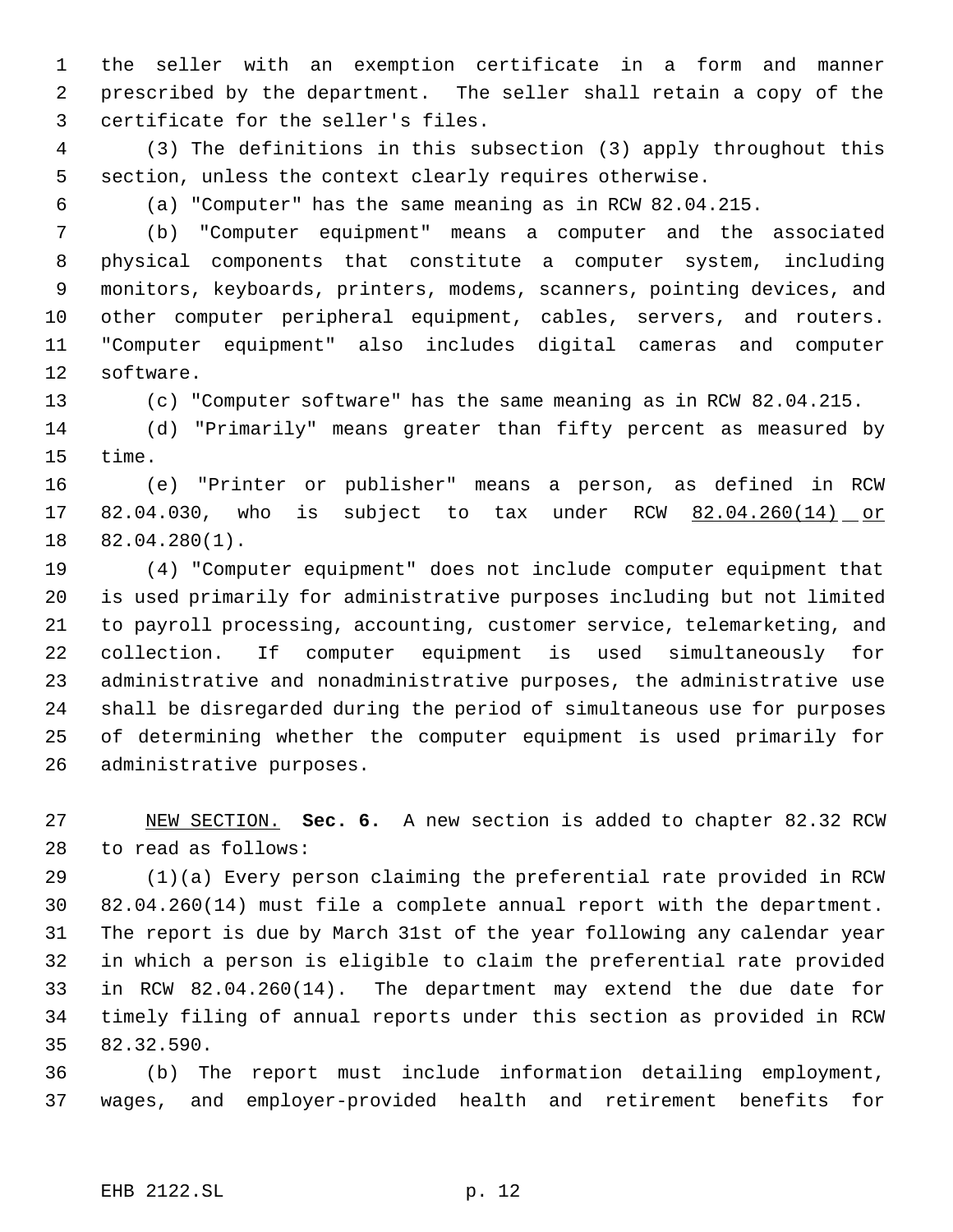employment positions in Washington for the year that the preferential rate was claimed. The report must not include names of employees. The report must also detail employment by the total number of full-time, part-time, and temporary positions for the year that the tax preference was claimed.

 (c) If a person filing a report under this section did not file a report with the department in the previous calendar year, the report filed under this section must also include employment, wage, and benefit information for the calendar year immediately preceding the calendar year for which the preferential rate provided in RCW 82.04.260(14) was claimed.

 (2) As part of the annual report, the department may request additional information necessary to measure the results of, or determine eligibility for, the preferential rate provided in RCW 82.04.260(14).

 (3) Other than information requested under subsection (2) of this section, the information contained in an annual report filed under this section is not subject to the confidentiality provisions of RCW 82.32.330 and may be disclosed to the public upon request.

 (4) Except as otherwise provided by law, if a person claims the preferential rate provided in RCW 82.04.260(14) but fails to submit a report by the due date or any extension under RCW 82.32.590, the department must declare the amount of the tax preference claimed for the previous calendar year to be immediately due and payable. The department must assess interest, but not penalties, on the amounts due under this subsection. The interest must be assessed at the rate provided for delinquent taxes under this chapter, retroactively to the date the tax preference was claimed, and accrues until the taxes for which the tax preference was claimed are repaid. Amounts due under this subsection are not subject to the confidentiality provisions of RCW 82.32.330 and may be disclosed to the public upon request.

 (5) By November 1, 2014, and November 1, 2016, the fiscal committees of the house of representatives and the senate, in consultation with the department, must report to the legislature on the effectiveness of the preferential rate provided in RCW 82.04.260(14). The report must measure the effect of the preferential rate provided in RCW 82.04.260(14) on job retention, net jobs created for Washington residents, industry growth, and other factors as the committees select.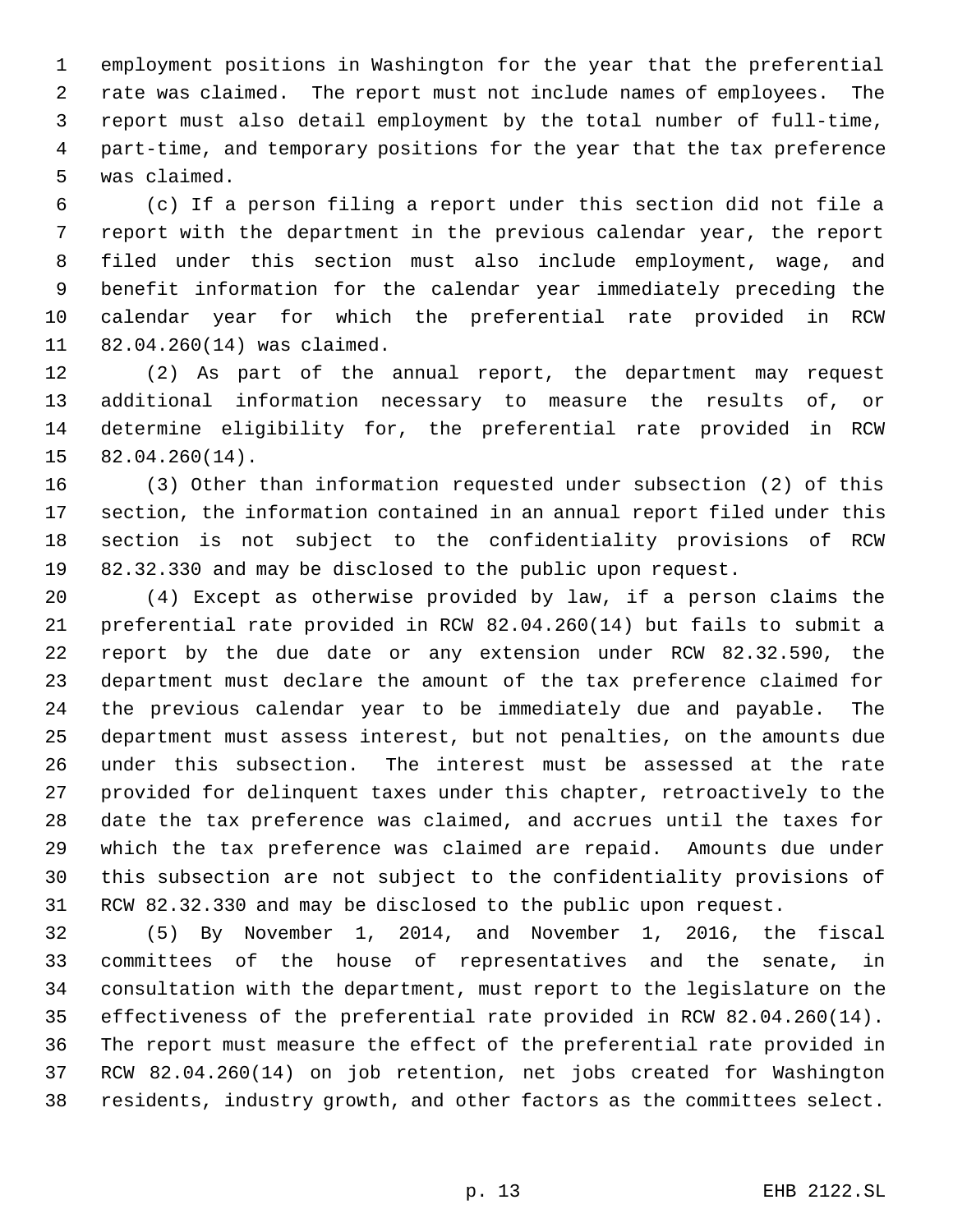The report must include a discussion of principles to apply in evaluating whether the legislature should continue the preferential rate provided in RCW 82.04.260(14).

 **Sec. 7.** RCW 82.32.590 and 2008 c 81 s 13 and 2008 c 15 s 7 are each reenacted and amended to read as follows:

 (1) If the department finds that the failure of a taxpayer to file an annual survey or annual report under RCW 82.04.4452, 82.32.5351, 82.32.650, 82.32.630, 82.32.610, 82.82.020, section 6 of this act, or 82.74.040 by the due date was the result of circumstances beyond the control of the taxpayer, the department shall extend the time for filing the survey or report. Such extension shall be for a period of thirty days from the date the department issues its written notification to the taxpayer that it qualifies for an extension under this section. The department may grant additional extensions as it deems proper.

 (2) In making a determination whether the failure of a taxpayer to file an annual survey or annual report by the due date was the result of circumstances beyond the control of the taxpayer, the department shall be guided by rules adopted by the department for the waiver or cancellation of penalties when the underpayment or untimely payment of any tax was due to circumstances beyond the control of the taxpayer.

 **Sec. 8.** RCW 82.32.600 and 2008 c 81 s 14 and 2008 c 15 s 8 are each reenacted and amended to read as follows:

 (1) Persons required to file annual surveys or annual reports under RCW 82.04.4452, 82.32.5351, 82.32.545, 82.32.610, 82.32.630, 82.82.020, section 6 of this act, or 82.74.040 must electronically file with the department all surveys, reports, returns, and any other forms or information the department requires in an electronic format as provided or approved by the department. As used in this section, "returns" has the same meaning as "return" in RCW 82.32.050.

 (2) Any survey, report, return, or any other form or information required to be filed in an electronic format under subsection (1) of this section is not filed until received by the department in an electronic format.

 (3) The department may waive the electronic filing requirement in subsection (1) of this section for good cause shown.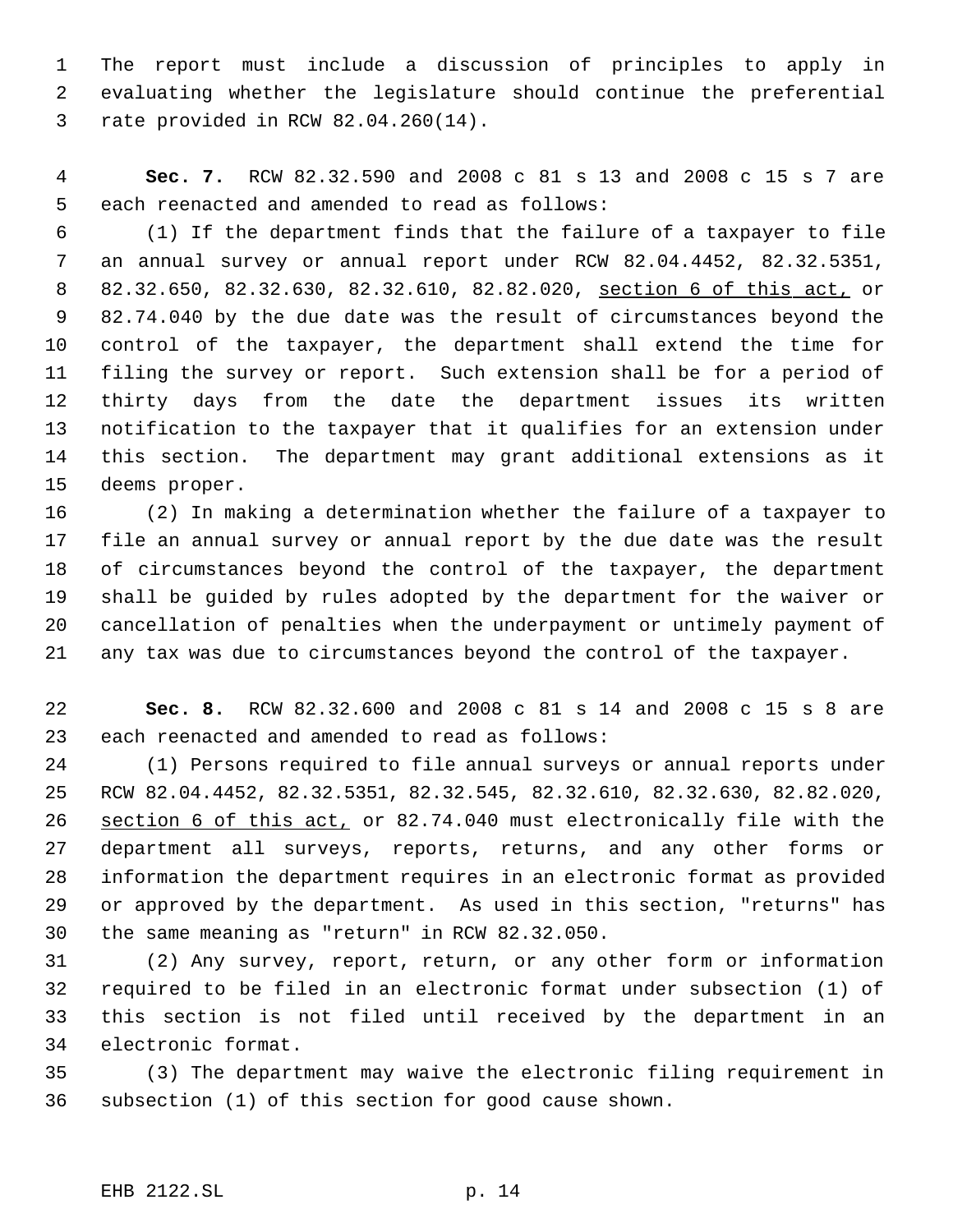**Sec. 9.** 2006 c 300 s 12 (uncodified) is amended to read as follows:

3 (1)(a) ((This -act -and)) Section 3, chapter . . . . . Laws of 2009 4 (section 3 of this act), section 7, chapter 300, Laws of 2006, and section 4, chapter 149, Laws of 2003 are contingent upon the siting and commercial operation of a significant semiconductor microchip fabrication facility in the state of Washington.

(b) For the purposes of this section:

 (i) "Commercial operation" means the same as "commencement of commercial production" as used in RCW 82.08.965.

 (ii) "Semiconductor microchip fabrication" means "manufacturing semiconductor microchips" as defined in RCW 82.04.426.

 (iii) "Significant" means the combined investment of new buildings and new machinery and equipment in the buildings, at the commencement of commercial production, will be at least one billion dollars.

16 (2) ((This act)) Chapter 149, Laws of 2003 takes effect the first day of the month in which a contract for the construction of a significant semiconductor fabrication facility is signed, as determined by the director of the department of revenue.

20 (3)(a) The department of revenue (( $\frac{1}{2}$ ) must provide notice of the effective date of this act to affected taxpayers, the legislature, and others as deemed appropriate by the department.

 (b) If, after making a determination that a contract has been 24 signed and ((this act)) chapter 149, Laws of 2003 is effective, the department discovers that commencement of commercial production did not take place within three years of the date the contract was signed, the 27 department (( $\text{shalt}$ )) must make a determination that (( $\text{this}-\text{act}$ )) 28 chapter 149, Laws of 2003 is no longer effective, and all taxes that 29 would have been otherwise due ((shall be)) are deemed deferred taxes and are immediately assessed and payable from any person reporting tax under RCW 82.04.240(2) or claiming an exemption or credit under section 32 2 or 5 through 10 ((of this act)), chapter 149, Laws of 2003. The department is not authorized to make a second determination regarding 34 the effective date of ((this aet)) chapter 149, Laws of 2003.

 NEW SECTION. **Sec. 10.** (1) Except as provided in subsection (2) of this section, this act is necessary for the immediate preservation of